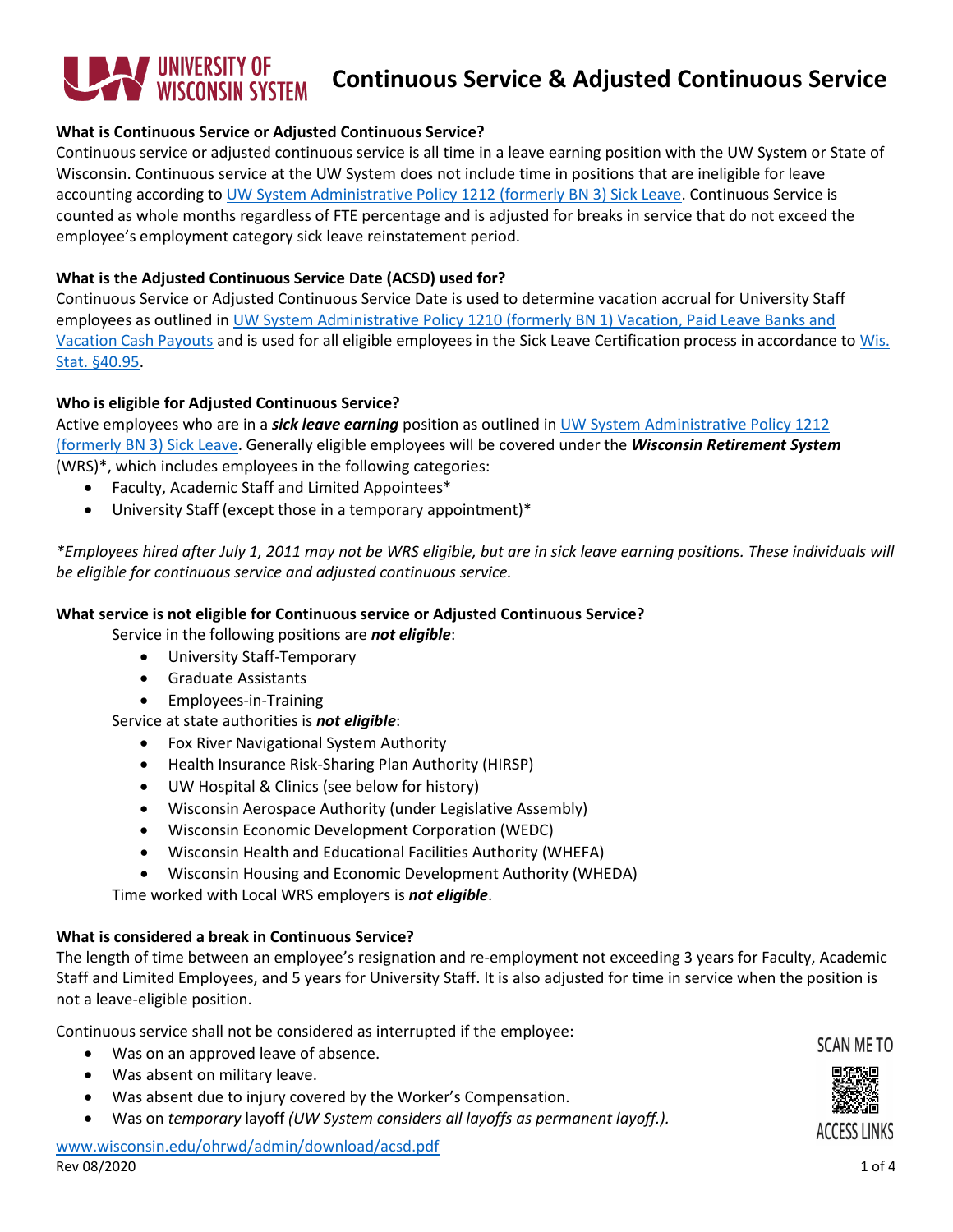# T UNIVERSITY OF<br>WISCONSIN SYSTEM **Continuous Service & Adjusted Continuous Service**

• Employees in seasonal, sessional, school year and part-time employment shall be deemed to have completed one full year of service for each such seasonal, sessional or other part-time annual period of service in computing years of continuous service.

## **What is the difference between Continuous or Adjusted Continuous Service and Creditable Service?** They are not the same and are used for different programs.

*Continuous or Adjusted Continuous Service* is the amount of *time employed* in a leave earning position and is not adjusted for less than full time employment.

*Creditable Service* is the number of WRS eligible *hours worked* in a Calendar or Fiscal Year depending on the employment category (1,904 general/calendar or 1,320 teacher/fiscal) throughout the course of employment and is used in the retirement annuity calculation. Less than full time employment is reflected in WRS creditable service.

## **How do you determine Continuous Service Date and Adjusted Continuous Service Date?**

# *New Hire:*

If this is the employee's first position in state service or at the UW System and they are in a sick-leave earning position their hire date will be considered the Continuous Service Date. It will remain the same date unless the employee terminates employment and is rehired.

## *Rehire or Prior State Service:*

When an employee has prior UW System or state service:

- 1) Review the employee's Personnel File.
- 2) Review **ETF One** for the WRS begin date (in state service).
- 3) Verify from either HRS, EPM Job History query (if prior service includes UW System service) or transfer records (if prior service includes state service) that the original hire date is consistent with the ETF One date.
- 4) If there is a break between positons/appointments determine:
	- a. If the time from termination to rehire is eligible for adjustment (within the parameters of the sick leave reinstatement), or
	- b. If considered a new hire (outside of the parameters of sick leave reinstatement).
- 5) If the break(s) in service are eligible for adjustment, complete the [Continuous Service Adjustment](https://www.wisconsin.edu/ohrwd/admin/download/ben/resources/cont-service-calc.xlsx)  [Worksheet](https://www.wisconsin.edu/ohrwd/admin/download/ben/resources/cont-service-calc.xlsx) *(retain a copy for the employee's personnel file)*.
	- a. There may be multiple starts and stops, include only positions that are eligible for continuous service.
	- b. If any are in question and available information is exhausted, ask the employee for verification.

# **Faculty, Academic Staff & Limited (FA/AS/LI) Appointees:**

Review the ALRA counter in HRS on the UWS\_U\_ALRACT\_BAL screen under Accumulators.

• Divide amount by 12 to convert to years of service, this will give you an estimated number of years and months of continuous service. (Example: ALRACT\_BAL = 54, 54  $\div$  12 = 4 years and 5 months)

This will assist with the month and year in which a FA/AS/LI employee became eligible to earn sick leave. A complete review of the personnel file is recommended, making sure to remove time served in any non-leave eligible position(s) where the employee was not on a leave of absence from a leave-earning position.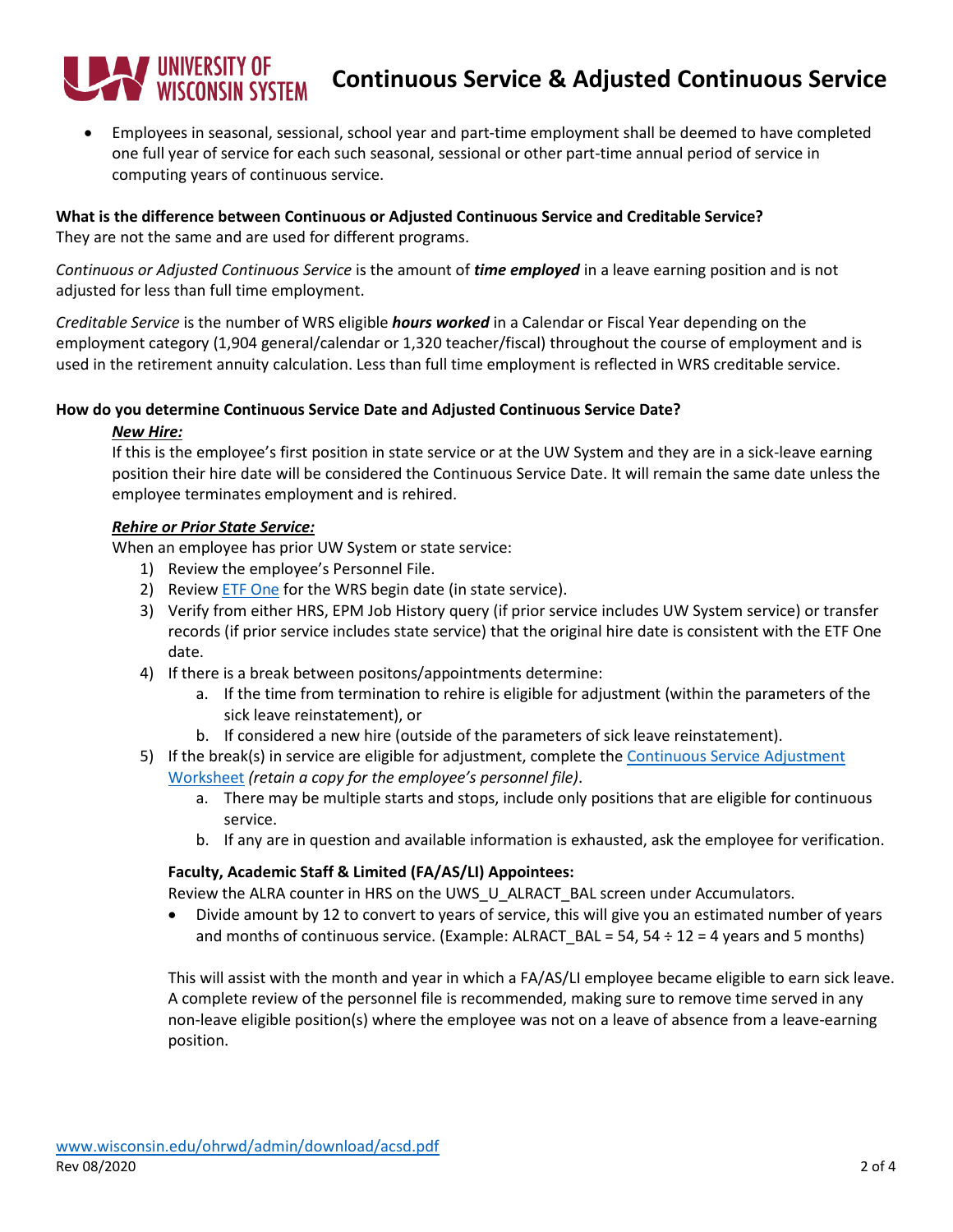# **WINDERSITY OF WISCONSIN SYSTEM Continuous Service & Adjusted Continuous Service**

#### **Transfer from State Agency:**

Review the transfer record for the Adjusted Continuous Service Date to determine if the employee worked in a Limited Term (LTE) employment category. When calculating Adjusted Continuous Service Date be sure to adjust for any breaks in service and/or time serviced in an LTE position.

Enter or update the Continuous Service Date or Adjusted Continuous Date in HRS (Main Menu > Workforce Administration > Personal Information > Modify a Person > UW Personal tab).

#### **Considerations:**

Academic year employees: If the position has the expectation of continued employment, the summer months while an employee is on short work break do not affect the continuous service date.

Break in service over a weekend or holiday: If an employee terminates a position on Friday, either at another UW System institution or a State agency, starts a new position the following Monday, or an employee terminates a position the day before a Legal Holiday and starts a new position the first work day following the legal holiday, these are not considered a break in service.

Switching employment categories after a termination: If a Faculty, Academic Staff or Limited appointee terminates employment with the UW System and returns to employment in a University Staff position, or a University Staff returns to employment in a Faculty, Academic Staff or Limited appointment *within 5 years* of the termination date, the break in service can be accounted for in the Adjusted Continuous Service calculation.

Permanent status changes on or after July 1, 2015: Employees in University Staff-Project appointments on July 1, 2015 who have never attained permanent status will have a continuous service date of July 1, 2015. Prior to July 1, 2015 employees in either University Staff Project or Classified Project (State) positions were WRS eligible but the continuous service date (or seniority date for State employees) would not be established until they obtained permanent status.

Break in service longer than reinstatement period: If an employee returns to UW System/State service beyond the employment category reinstatement period, the extended break in service is not eligible for adjustment and continuous service starts over. The new Continuous Service Date will be the first day in which the employee is employed in an eligible sick leave earning position.

Break in service within reinstatement period but employee took a WRS separation benefit: If the employee returns to a WRS eligible position that is leave earning, the Adjusted Continuous Service will be adjusted for the time between termination and reemployment, regardless of the WRS status. Retain documentation to support this action.

Faculty, Academic Staff & Limited appointees that previously worked for the UW System in non-sick leave earning positions: The time counted is only the time employed while in a sick leave earning position. Time prior or intermittent time in non-sick leave earning positions should not be included in the Continuous Service Date.

Termination for misconduct or delinquency: Institutions have the authority to negate Adjusted Continuous Service, resulting in a loss of sick leave for employees who have terminated for misconduct or delinquency. Any return to service following a termination for misconduct or delinquency even if the return was within the sick leave reinstatement period is not eligible for Adjusted Continuous Service. Continuous service date will reflect the date of new employment.